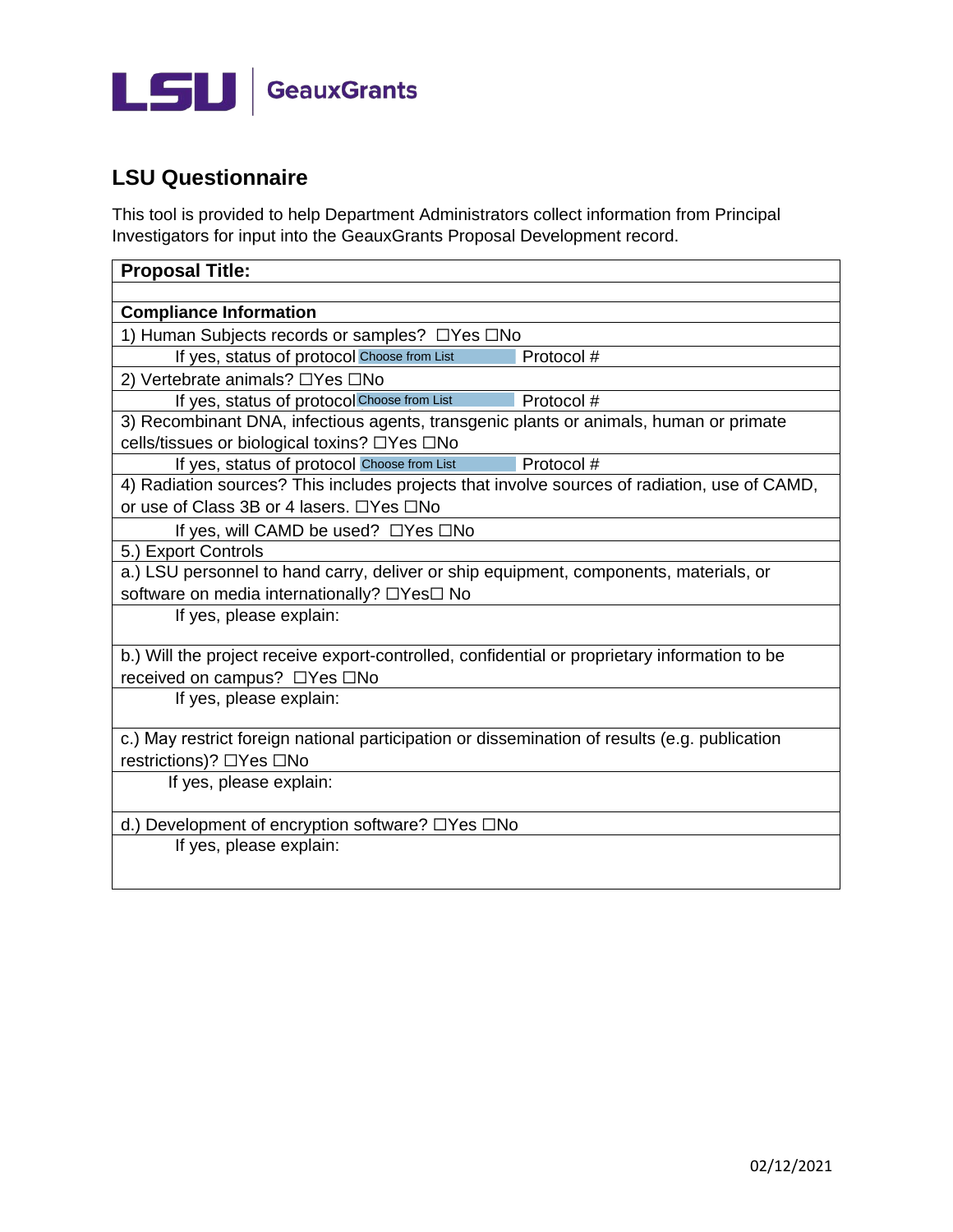**Due to various laws and regulations, we are required to obtain information about international travel, collaborators, and sponsors. The following question is included to help fulfill the requirements and obtain the necessary information.**

e.) For this project, will you be traveling to foreign countries (either to conduct work on a research project or to attend an international conference), working with foreign collaborators, or working with a foreign sponsor/subrecipient? ☐Yes ☐No

If yes, please complete the following information for your country of destination, foreign collaborators, and foreign sponsors/subrecipient.

For travel and for foreign sponsors, if known please tell us the country.

For foreign collaborators, please include the collaborator's institution and country.

| Country (if known) | <b>vpe</b>              | Entity/Collaborator | Institution |
|--------------------|-------------------------|---------------------|-------------|
|                    | <b>Choose from List</b> |                     |             |
|                    | Choose from List        |                     |             |
|                    | <b>Choose from List</b> |                     |             |
|                    | <b>Choose from List</b> |                     |             |
|                    | Choose from List        |                     |             |
|                    | <b>Choose from List</b> |                     |             |

Please provide any other information that may be needed that you were unable to provide above:

6) Special data security requirements (e.g. NIST 800)? ☐Yes ☐No

7) Intellectual property assignment to Sponsor, non-standard IP terms or a material transfer agreement? □Yes □No

If yes, please explain:

8) Principal Investigator, or any project personnel or department personnel (including immediate family members) with a financial interest in the sponsor or proposed contractor? PM-67 Compliance ☐Yes ☐No

If yes, please explain:

9) Classified work? □Yes □No

If yes, please explain:

10) New courses or programs (subject to standard University course or program approval processes)? ☐Yes ☐No

If yes, please explain:

11) PreK-12 School Involvement? ☐Yes☐ No

If yes, list schools:

12) Renovations or construction? □Yes □No

If yes, list room/building:

13) Advanced computing needs? ☐Yes ☐No

If yes, select all that apply:  $\Box$ CCT  $\Box$ HPC  $\Box$  Other: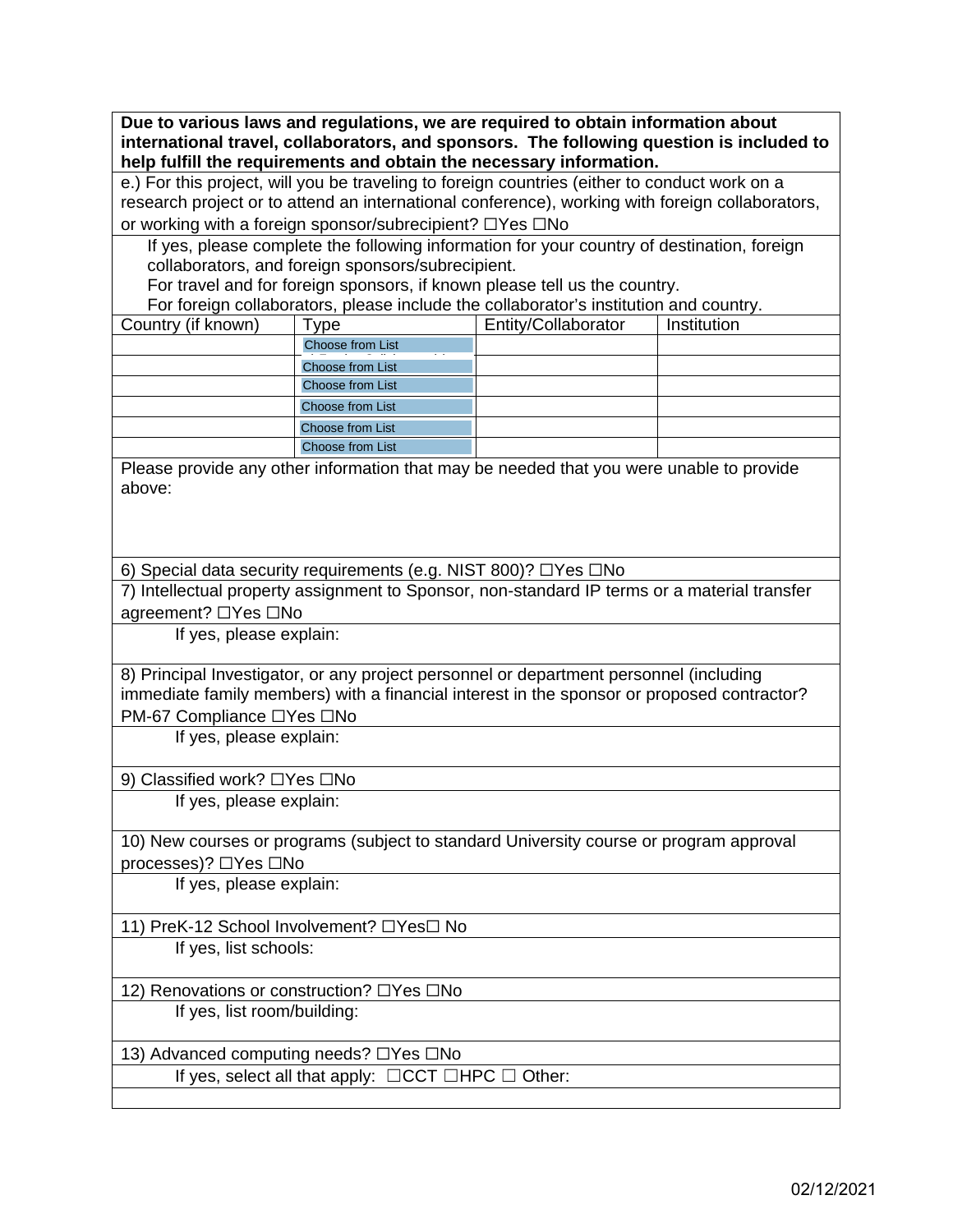| <b>Budget Related Approval Information:</b>                                                         |                                     |  |  |  |
|-----------------------------------------------------------------------------------------------------|-------------------------------------|--|--|--|
| 14) Extra compensation to LSU employees (must be in accordance with PS-43 and PM-3)?                |                                     |  |  |  |
| This does not include summer salary for academic appointments. $\Box$ Yes $\Box$ No                 |                                     |  |  |  |
| 15) F&A Reduction or Waiver (including sponsor limited rate)? □Yes□ No                              |                                     |  |  |  |
| If yes, select type: Choose from List                                                               |                                     |  |  |  |
| 16) Is Tuition Remission allowed per sponsor published guidelines? □Yes □No                         |                                     |  |  |  |
| 17) Cost sharing/matching? □Yes □No                                                                 |                                     |  |  |  |
| If yes, select type: Choose from List                                                               |                                     |  |  |  |
| 18) Does your proposal include subawards? □Yes □ No                                                 |                                     |  |  |  |
| 19) Keywords (Check all that apply)                                                                 |                                     |  |  |  |
| a) Agriculture                                                                                      | b) Arts & Humanities                |  |  |  |
| $\Box$ c) Biomedical & Biological Sciences                                                          | $\Box$ d) Cancer                    |  |  |  |
| e) Computer & Information Sciences                                                                  | $\Box$ f) Defense                   |  |  |  |
| g) Education<br>$\Box$                                                                              | $\Box$ h) Energy                    |  |  |  |
| $\Box$ i) Engineering                                                                               | $\Box$ j) Geosciences               |  |  |  |
| $\Box$ k) Law, Justice & Human Rights                                                               | □ I) Libraries & Museums            |  |  |  |
| $\Box$ m) Mathematics & Physical Sciences                                                           | $\Box$ n) Social Sciences           |  |  |  |
| $\Box$ o) Interdisciplinary                                                                         | $\Box$ p) Other (enter in text box) |  |  |  |
|                                                                                                     |                                     |  |  |  |
| <b>OSP Review Information:</b>                                                                      |                                     |  |  |  |
| 20) Type of OSP Review Type? Streamlined                                                            |                                     |  |  |  |
| 21) Limited submission requirements? □Yes □No                                                       |                                     |  |  |  |
| 22) RFP/Announcement - Enter URL or Attach RFP on Internal Uploads and Routing tab:                 |                                     |  |  |  |
| 23) Does the RFP/Announcement include award terms and conditions? □Yes □No                          |                                     |  |  |  |
| 24) Does OSP need to prepare agreement? □Yes □No                                                    |                                     |  |  |  |
| If yes, provide name, address, phone and email of the sponsor's business and<br>technical contacts: |                                     |  |  |  |
|                                                                                                     |                                     |  |  |  |
| 25) Grant Coordinator/Contact Name:                                                                 |                                     |  |  |  |
|                                                                                                     |                                     |  |  |  |
| Provide any comments for OSP:                                                                       |                                     |  |  |  |
|                                                                                                     |                                     |  |  |  |